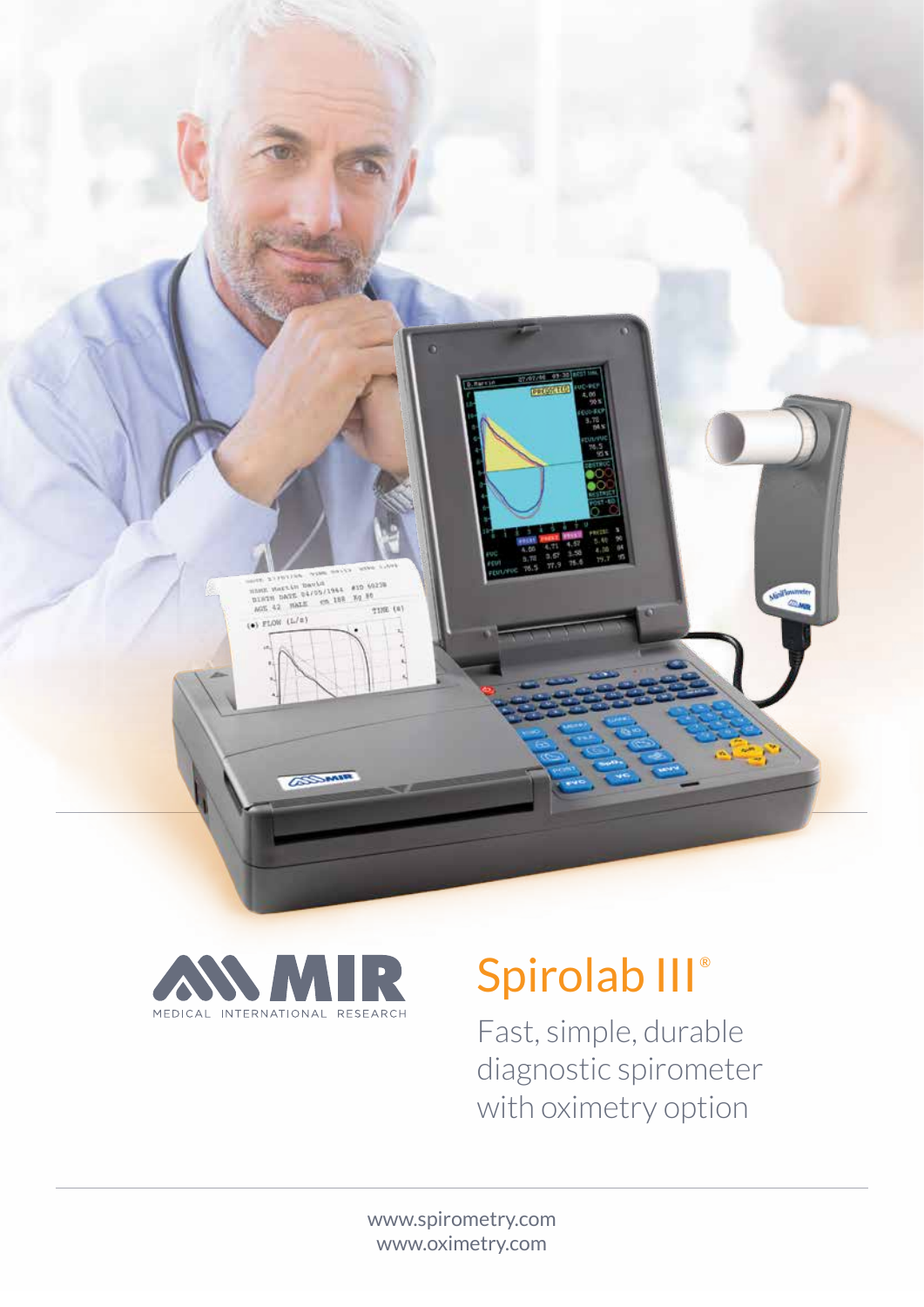# Highly portable Desktop spirometer

*with large test memory capacity and built in printer*

- *FVC, VC with breathing pattern plus MVV tests with real time curves.*
- *High resolution color display.*
- *Simple icon based menu on the keyboard.*
- *PRE test and related POST test are shown superimposed.*
- *6000 test memory and upto 8 tests on screen.*
- *Selectable languages and predicted values.*
- *Customisable printout format.*
- *Connectivity: USB , RS232 and Bluetooth®*

# Ideal for Screening

*Easy diagnosis*

*Spirolab III® is a multitasking and versatile spirometer ideal for accurate and early diagnosis of respiratory diseases (like COPD and Asthma). Spirolab III® is easy to use for family doctors screening or pharmacy quick tests.*

# Oximetry option

*Different types of oximetry tests including sleep and exercise tests*

- *Spot oximetry.*
- *Bed side sleep oximetry with desaturation events recording.*
- *Oximetry during exercise test.*





#### Suitable for children *Exclusive pediatric incentive MIR exclusive patent*

*Amusing on screen paediatric incentive program which can be useful to help a child (or elderly people) to make a correct spirometry test.*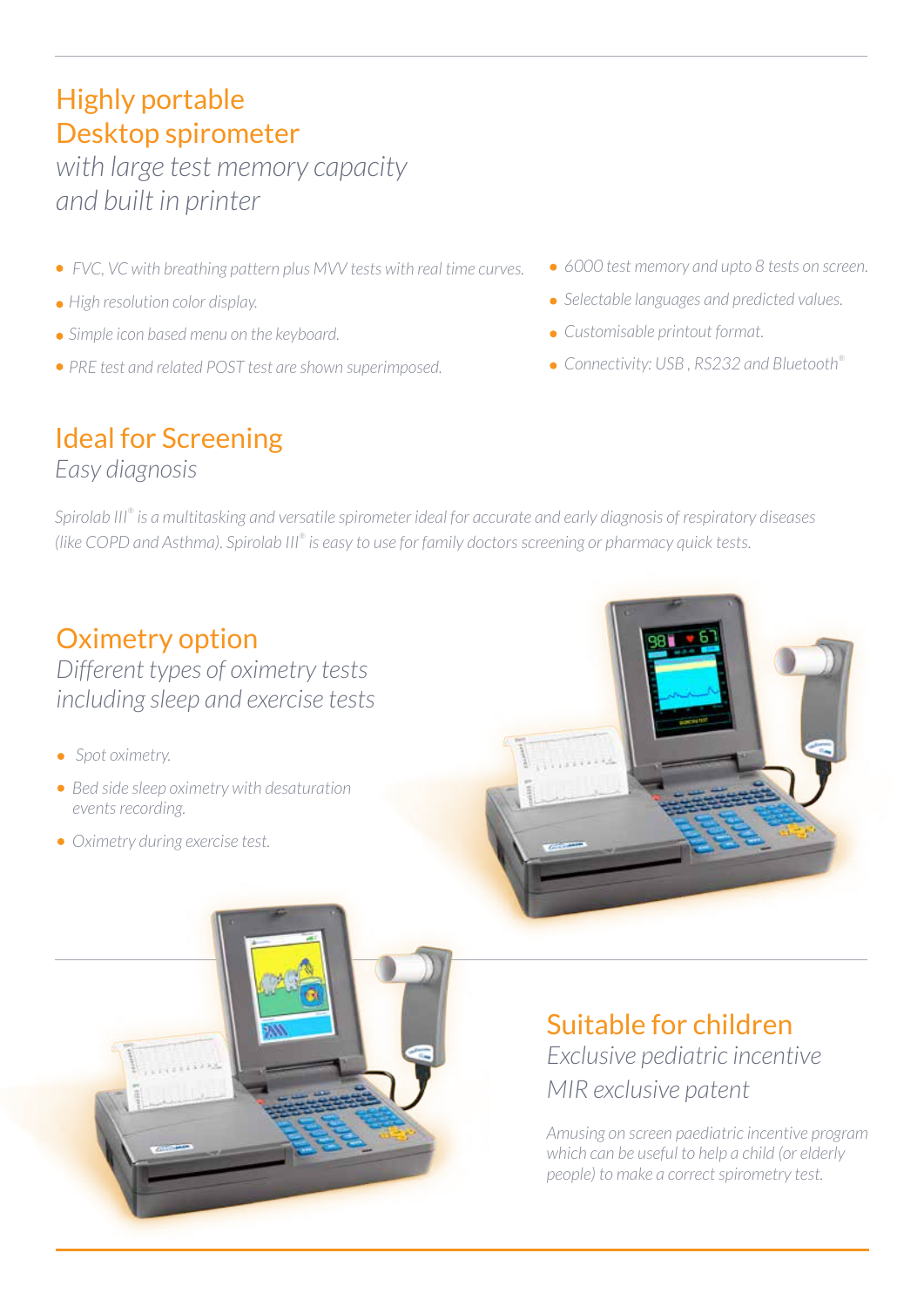# MIR Turbine Flowmeters (comply with ATS/ERS standards)





#### Option available: reusable turbine

*The accuracy and the precision of the reusable turbine remains unchanged even over time.*

# FlowMIR® : diposable turbine

*Spirometry testing requires maximum accuracy and hygiene. FlowMir® is the answer to both requirements. Each turbine is factory calibrated with a computerized system and it is packaged individually in a clean room. 100% hygiene guaranteed!*



*Spirolab III® comes in a robust and lightweight carrying case.*

# New WinspiroPRO®

*High performance PC software for spirometry and oximetry (always included with free software upgrades) Network Version available.*